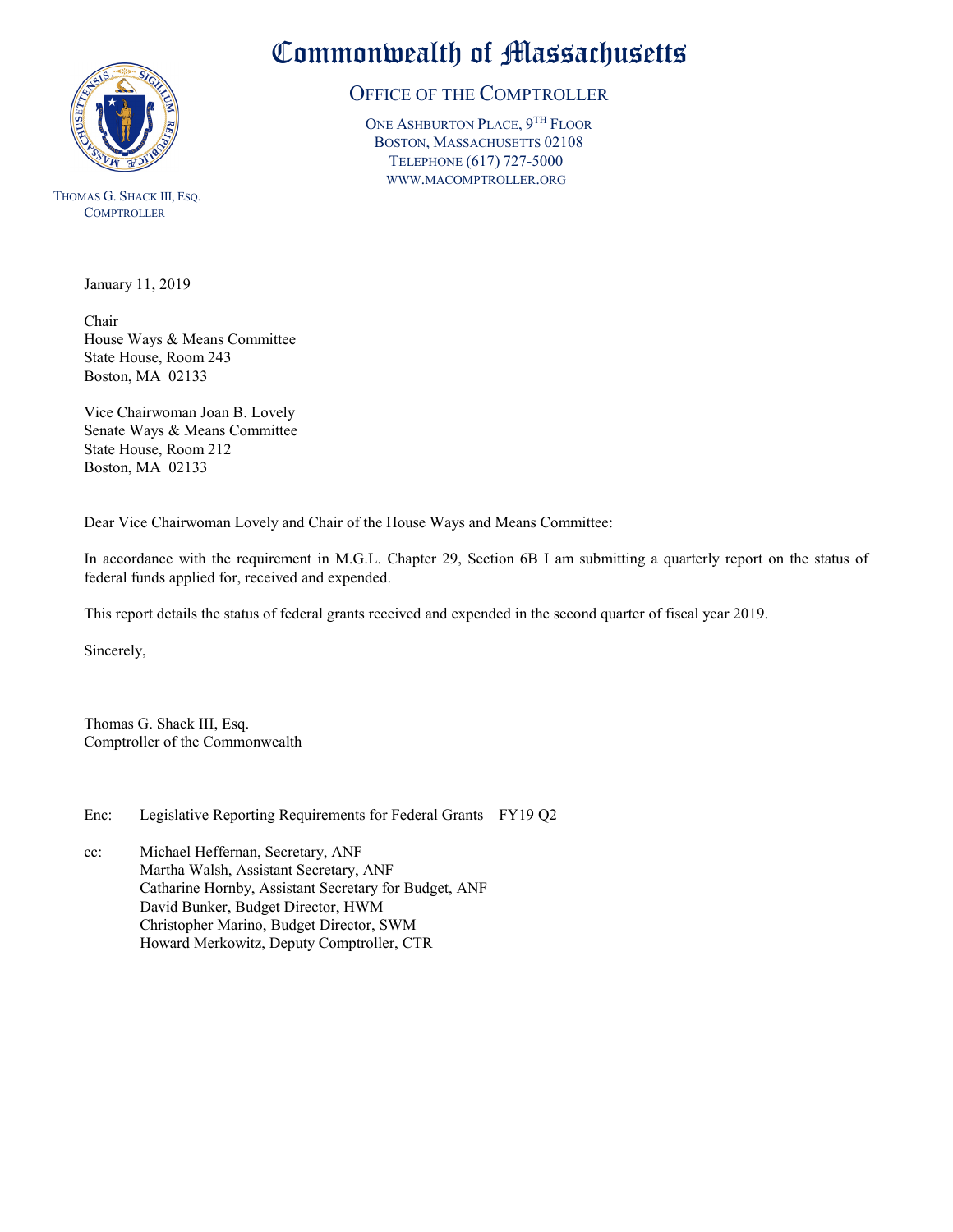|             |                                                                                              | <b>Status of Federal Grants Applied for FY2019, Quarter 2</b>                            |                                      |              |                         |                                 |               |  |  |  |
|-------------|----------------------------------------------------------------------------------------------|------------------------------------------------------------------------------------------|--------------------------------------|--------------|-------------------------|---------------------------------|---------------|--|--|--|
| Dept        | <b>Funding Opportunity</b><br><b>Number/Announcement Document</b><br><b>Reference Number</b> | <b>Grant Name</b>                                                                        | <b>Federal Cognizant Agency</b>      | <b>CFDA#</b> | <b>Application Date</b> | <b>Expected Award</b><br>Amount | <b>Status</b> |  |  |  |
| <b>IPLY</b> | 2018-V3-GX-0093                                                                              | Enhancing Community Response to the Opioid Crises: Serving our<br>Youngest Crime Victims | Office of Victims of Crime           | 16.582       | $10/10/2018$ \$         | 541,300.00 PENDING              |               |  |  |  |
| <b>IDFS</b> | DHS-18-GPD-044-000-99                                                                        | Assistance to Firefighters Grant                                                         | Homeland Security,<br>FEMA/GPD       | 97.044       | $10/25/2018$ \$         | 500,000.00 PENDING              |               |  |  |  |
|             | EDU HHS-2018-ACF-OCC-TP-1379                                                                 | Preschool Development grant, Birth through Five                                          | and Families-Office of Child<br>Care | 93.434       | $11/5/2018$ \$          | 2,537,107.00 PENDING            |               |  |  |  |
| FWE N/A     |                                                                                              | Partners for Fish and Wildlife Program                                                   | US Fish and Wildlife Service         | 15.631       | $9/12/2018$ \$          | 40,000.00 PENDING               |               |  |  |  |
| FWE N/A     |                                                                                              | National Coastal Wetlands Conservation Grant Program                                     | US Fish and Wildlife Service         | 15.614       | $9/12/2018$ \$          | 1,000,000.00 PENDING            |               |  |  |  |
|             | DMH SM-19-001                                                                                | <b>Healthy Transitions</b>                                                               | HHS/SAMHSA                           | 93.243       | 12/21/2018 \$           | 5,000,000.00 PENDING            |               |  |  |  |
|             |                                                                                              |                                                                                          |                                      |              |                         |                                 |               |  |  |  |

Reporting requirement of the Comptroller is pursuant to M.G.L. Chapter 29, Section 6B Direct grants application content questions to Agency CFOs.

Direct revenue collection inquiries to CTRFedGrant@massmail.state.ma.us



| <b>Status</b> | <b>FAIN/Award Number</b> | <b>Comments</b> |
|---------------|--------------------------|-----------------|
|               |                          |                 |
| NDING         |                          |                 |
| <b>NDING</b>  |                          |                 |
| <b>NDING</b>  |                          |                 |
| <b>NDING</b>  |                          |                 |
| NDING         |                          |                 |
| NDING         |                          |                 |

## Commonwealth of Massachusetts

Office of the Comptroller One Ashburton Place, 9th Floor Boston, Massachusetts 02108 Telephone (617) 727-5000 [W](http://www.macomptroller.org/)WW.MACOMPTROLLER.ORG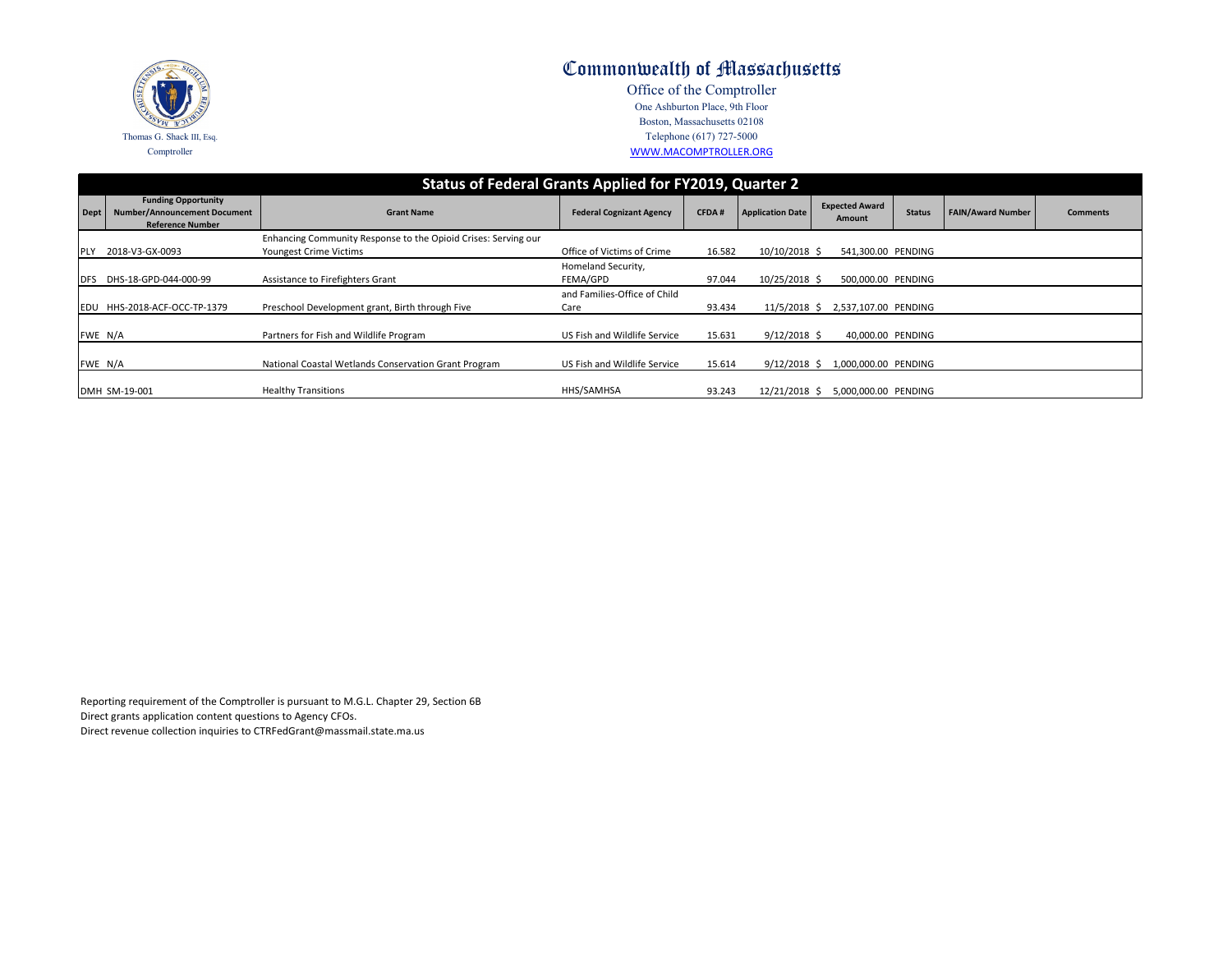

## Commonwealth of Massachusetts

One Ashburton Place, 9th Floor Office of the Comptroller Comptroller [WWW.MACOMPTROL](http://www.macomptroller.org/)LER.ORG Telephone (617) 727-5000 Boston, Massachusetts 02108

|                   |             | <b>Status of New Federal Grants Received &amp; Expended for FY2019, Quarter 2</b> |    |                       |                     |                          |    |                          |
|-------------------|-------------|-----------------------------------------------------------------------------------|----|-----------------------|---------------------|--------------------------|----|--------------------------|
| <b>Department</b> | <b>CFDA</b> | <b>Federal Grant Name</b>                                                         |    | <b>Amount Awarded</b> |                     | <b>Amount Expended</b>   |    | <b>Amount Reimbursed</b> |
| <b>TRC</b>        | 93.243      | CAPE COD TREATMENT COURT, MISSION-CAPE                                            | \$ | 400,000.00            | \$                  |                          | \$ |                          |
| <b>MMP</b>        | 59.061      | STATE TRADE EXPORT PROGRAM                                                        | Ś  | 500,000.00            | $\ddot{\mathsf{S}}$ |                          | \$ |                          |
| <b>DAC</b>        | 93.747      | TECHNOLOGY ENHANCED ACTIONS IN MA ADULT PROTECTIVE SERVICES                       | \$ | 393,117.00            | \$                  |                          | \$ | $\blacksquare$           |
| <b>MID</b>        | 16.838      | INNOVATIVE PROSECUTION PROGRAM                                                    | \$ | 360,000.00 \$         |                     |                          | \$ | ÷.                       |
| <b>MID</b>        | 16.838      | COMPREHENSIVE OPIOID ABUSE SITE-BASED PROGRAM                                     | Ś  | 500,000.00            | $\ddot{\mathsf{S}}$ |                          | \$ |                          |
| <b>DOE</b>        | 84.184      | SAFE AND DRUG-FREE SCHOOLS AND COMMUNITIES NATIONAL PROGRAM                       | \$ | 644,950.00            | \$                  |                          | \$ | ä,                       |
| <b>DOE</b>        | 10.536      | FY19 CHILD AND ADULT CARE FOOD PROGRAM TRAINING                                   | Ś  | 100,000.00            | \$                  |                          | \$ | $\sim$                   |
| <b>EPS</b>        | 16.839      | <b>STOP SCHOOL VIOLENCE</b>                                                       | \$ | 750,000.00 \$         |                     |                          | \$ | $\sim$                   |
| <b>ELD</b>        | 93.071      | FY2018 MIPPA: PRIORITY 1 FOR SHIPS                                                | Ś  | 203,415.00            | \$                  | 11,059.75                | \$ | 4,290.77                 |
| <b>ELD</b>        | 93.071      | <b>FY2018 MIPPA: PRIORITY 2 AAAS</b>                                              | Ś. | 112,632.00            | \$                  | 11,297.85                | Ś. |                          |
| <b>ELD</b>        | 93.071      | <b>FY2018 MIPPA: PRIORITY 3 FOR ADRCS</b>                                         | Ś  | 118,468.00            | \$                  | $\overline{\phantom{a}}$ | \$ |                          |
| <b>EPS</b>        | 93.071      | <b>FFY2018 STOP VIOLENCE AGAINST WOMEN FORMULA GRANTS</b>                         | \$ | 3,099,419.00          | $\zeta$             |                          | \$ |                          |
| <b>TRC</b>        | 16.021      | ANTI-HUMAN TRAFFICKING/COMMERCIAL SEX TRADE TASK FORCE                            | \$ | 550,000.00            | \$                  |                          | \$ |                          |
| <b>DOI</b>        | 93.413      | THE STATE FLEXIBILITY TO STABILIZE THE MARKET GRANT PROGRAM                       | \$ | 283,211.89            | \$                  |                          | \$ |                          |
| <b>DPH</b>        | 93.435      | INNOVATIVE STATE & LOCAL PUBLIC HEALTH STRATEGIES                                 | Ś  | 1,800,000.00 \$       |                     | 115,278.24               | \$ | 103,220.72               |
| <b>SDF</b>        | 16.842      | OPIOID AFFECTED YOUTH INITIATIVE EMPLOYMENT                                       | \$ | 1,000,999.00          | \$                  |                          | \$ |                          |
| <b>CDA</b>        | 97.056      | <b>FFY18 PORT SECURITY GRANT</b>                                                  | \$ | 750,000.00            | Ŝ.                  |                          | \$ | ٠                        |
| <b>DPH</b>        | 93.817      | MA/REGION 1 PARTNERSHIP FOR REGIONAL HEALTH DISASTER RESPONS                      | Ś  | 232,000.00            | $\zeta$             |                          | \$ | $\overline{\phantom{a}}$ |
| PLY               | 16.582      | UNITED STATES DEPARTMENT OF JUSTICE                                               | \$ | 541,300.00            | l \$                |                          | \$ |                          |
| <b>SDC</b>        | 93.243      | <b>VIVITROL INCREASED PARTICIPATION SERVICES</b>                                  | \$ | 397,862.00            | \$                  | 26,083.06                | \$ | 4,126.92                 |
| <b>ORI</b>        | 93.566      | YOUTH MENTORING                                                                   | Ś. | 194,109.00            | $\zeta$             |                          | Ś  |                          |
| POL               | 97.056      | PORT SECURITY GRANT PROGRAM                                                       | Ś. | 791,609.00            | \$                  |                          | \$ | ÷.                       |
| <b>DPH</b>        | 93.999      | <b>ANTIBIOTIC STEWARDSHIP STUDY CONTRACT</b>                                      | \$ | 200,438.00 \$         |                     |                          | \$ | ÷.                       |
| <b>ENV</b>        | 66.608      | <b>MBP EXCHANGE NETWORK</b>                                                       | Ś  | 200,000.00            | \$                  |                          | \$ |                          |
| <b>CDA</b>        | 97.036      | MARCH 13-14 SEVERE WINTER STORM                                                   | \$ | 75,533.21             | \$                  |                          | \$ | $\sim$                   |
| <b>CDA</b>        | 97.036      | MARCH 2-3 SEVERE WINTER STORM AND FLOOD                                           | Ś. | 32,736.00 \$          |                     |                          | \$ |                          |